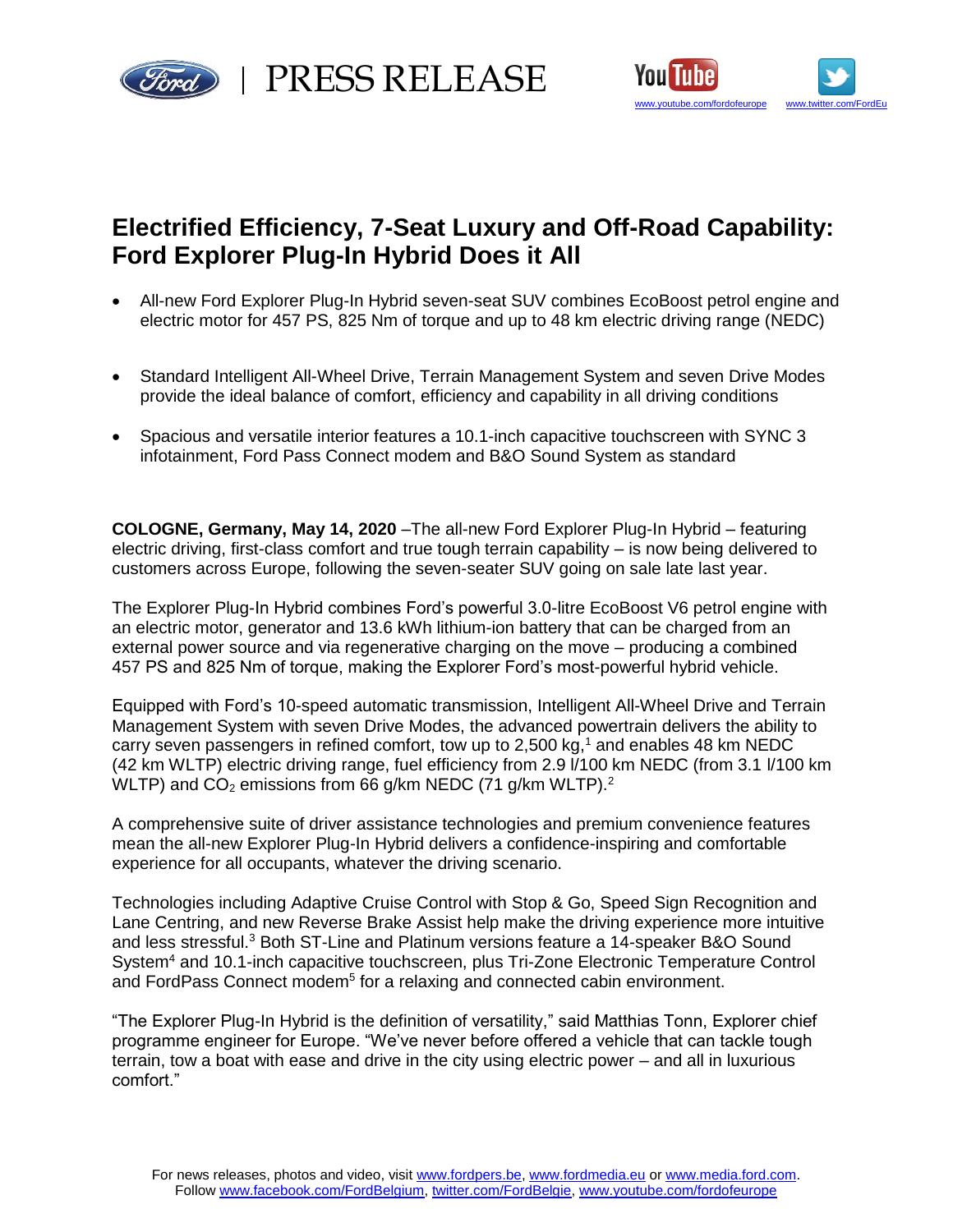The Explorer Plug-In Hybrid is one of 18 new electrified vehicles Ford is introducing for customers in Europe before the end of 2021.

# **Electric driving**

The Explorer Plug-In Hybrid powertrain offers the range and performance of a modern, sophisticated petrol engine alongside the efficiency and refinement of an electric vehicle.

The electric motor enables the SUV to deliver electric driving capability, and drivers can choose when and how to deploy battery power using EV Auto, EV Now, EV Later and EV Charge modes. When the battery reaches its lowest state-of-charge, the powertrain automatically reverts to EV Auto mode – supplementing petrol engine power with electric motor assistance using recaptured energy for optimised fuel-efficiency.

To fully charge the battery from an external 230-volt electricity supply takes less than 5 hours 50 minutes, and from the optional wall-mounted Ford Connected Wallbox or a compatible FordPass Charging Network public charging station takes less than 4 hours 20 minutes.<sup>6</sup>

A parallel hybrid architecture also enables the full combined power and torque of both petrol engine and electric motor to be deployed simultaneously for enhanced performance on- and offroad – combining with Intelligent All-Wheel Drive technology to enable comfortable towing of horseboxes, boats or large trailers weighing up to 2,500 kg.

Intelligent All-Wheel Drive optimises traction by every 10 milliseconds analysing inputs from dozens of sensors, including vehicle speed and yaw, ambient air temperature, wheel slip and towing status. An all-new single speed transfer case featuring an electro-mechanical torque clutch can seamlessly adjust torque delivery between the front and rear wheels within 100 milliseconds for a more secure footing on the road.

Like the 10-speed automatic transmission, which further optimises fuel-efficiency and refinement, the Intelligent All-Wheel Drive system uses adaptive learning algorithms to continually adjust responses for performance and refinement.

The Explorer Plug-In Hybrid's Terrain Management System uses selectable Drive Modes to enable customers to tailor their drive experience to road, weather and terrain conditions on demand. Available modes include Normal, Sport, Trail, Slippery, Tow/Haul, Eco, and Deep Snow and Sand – with each Drive Mode featuring a unique graphical display in the 12.3-inch instrument cluster. Hill Descent Control also helps make light work of off-road terrain.<sup>3</sup>

## **Technology to take the strain**

Standard sophisticated driver assistance technologies are designed to make it easier to drive a large vehicle whether in urban environments or on the highway.

Active Park Assist 2 enables fully-automated manoeuvres into parallel and perpendicular parking spaces at the push of a button. $3$  The technology can also help drivers exit parallel parking spaces using fully automated Park-out Assist. <sup>3</sup>

Blind Spot Information System with Cross Traffic Alert warns drivers reversing out of a parking space of vehicles that may soon be crossing behind them.  $3$  In addition, introduced for the first time in Europe, Reverse Brake Assist technology uses radar, camera and ultrasonic sensors to

For news releases, photos and video, visit [www.fordpers.be,](http://www.fordpers.be/) [www.fordmedia.eu](http://www.fordmedia.eu/) or [www.media.ford.com.](http://www.media.ford.com/) Follo[w www.facebook.com/fordofeurope,](http://www.facebook.com/fordofeurope) [www.twitter.com/FordEu](http://www.twitter.com/FordEu) o[r www.youtube.com/fordofeurope](http://www.youtube.com/fordofeurope)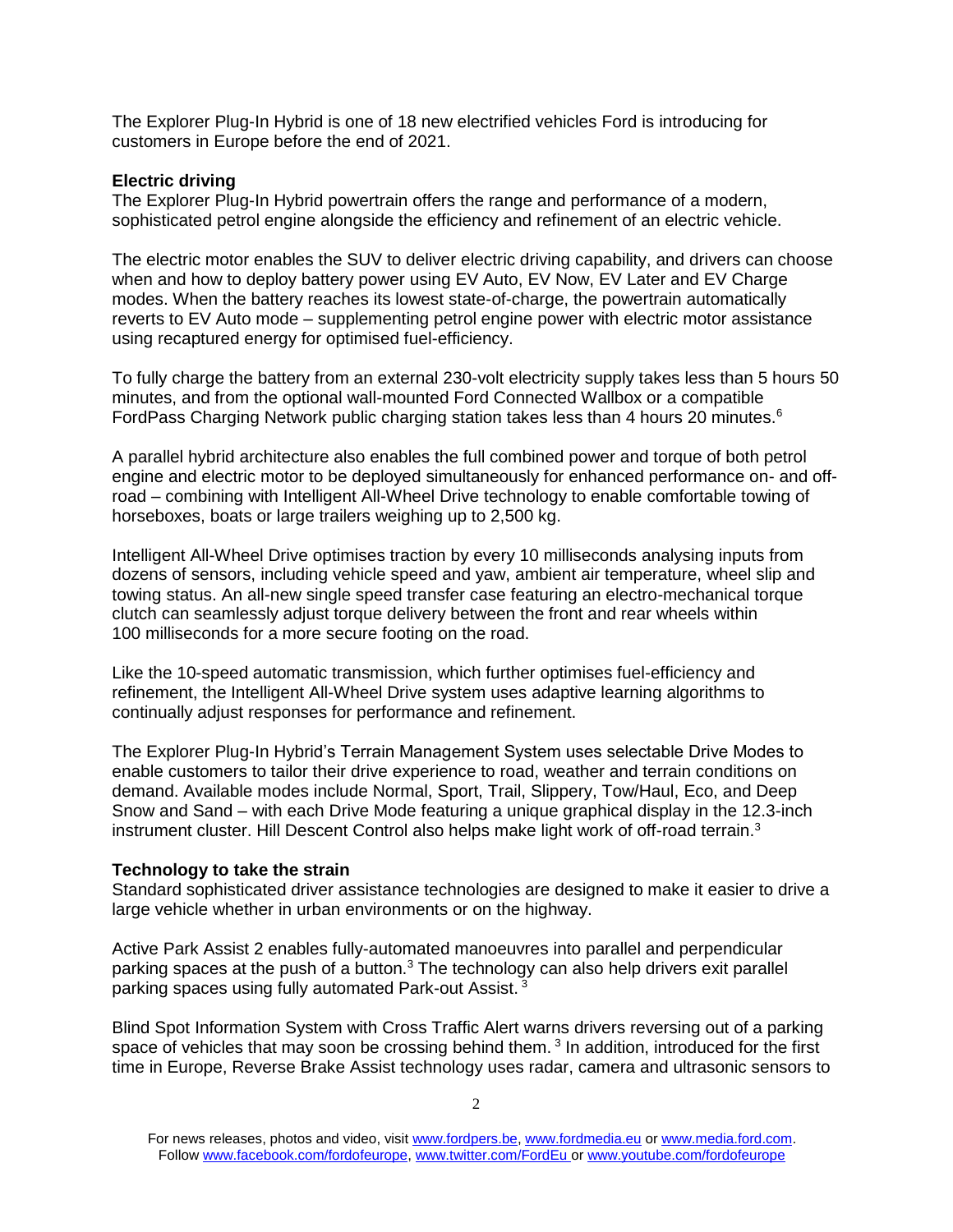detect an object in the vehicle's path measuring more than 28 cm tall and 7.5 cm wide, and can apply the brakes automatically to avoid an imminent collision when the vehicle is reversing at speeds between 1.5 km/h and 12 km/h.  $3 \text{ A } 360$ -Degree Camera is also standard.  $3 \text{ A } 360$ 

Pre-Collision Assist with Active Braking technology can detect people and cyclists in or near the road ahead, or who may cross the vehicle's path, and automatically apply the brakes if it detects a potential collision and the driver does not respond to warnings.<sup>3</sup>

Stop-start traffic, highway driving and long-distance road trips are made less stressful using Adaptive Cruise Control (ACC) with Stop & Go, Speed Sign Recognition and Lane Centring.<sup>3</sup> The technology helps the Explorer Plug-In Hybrid maintain a comfortable driving distance from vehicles ahead and can help keep the vehicle centred in its lane. In addition, the technology can adjust the vehicle speed to within legal limits by monitoring the roadside and overhead gantries for speed signs in addition to using information from the on-board navigation system.

Stop & Go enables the ACC system to bring the vehicle to a complete halt in stop-start traffic, and automatically pull away if the stopping duration is less than 3 seconds, or at the push of a button for stopping durations greater than 3 seconds.

"It's not about filling the vehicle with technology for technology's sake," said Torsten Wey, manager, Driver Assistance and Safety Technology, Ford of Europe. "It's about improving the experience, making driving less stressful, and helping the driver to feel more confident behind the wheel."

Further technologies to help drivers avoid or mitigate the effects of accidents include Ford's Lane-Keeping System;<sup>3</sup> one of several features that contribute to the Explorer Plug-In Hybrid's maximum 5-star safety rating by Euro NCAP independent crash test authority.<sup>7</sup>

Euro NCAP awarded high scores for both adult and child occupant protection. The vehicle's passenger safety cell includes ultra-high-strength martensitic steel tubes in the windscreen pillars and roofline created using an automotive industry-first manufacturing process.

## **Space for you and your life**

The Explorer makes the most of its commanding presence by offering comfortable and spacious seating for up to seven adults. With close to 1 metre of headroom for all three rows and more than 1.5 metres of shoulder and hip room for first and second row occupants, every passenger can enjoy the luxury of the Explorer's cabin. Practical features include five 12-volt power points, twin USB ports for the first and second rows, 12 cupholders and Tri-Zone Climate Control.

The seven-seat arrangement also means maximum flexibility, with up to 2,274 litres of load space in two-seat mode. Easy Fold Seats with Power Raise for the third row takes the strain out of converting the space to suit any combination of passengers and luggage, while there are 123 litres of stowage space within the cabin itself.

The high standard specification includes heated and cooled 10-way power adjustable front seats with massage function; heated second row seats; a wireless charging pad for compatible devices; heated steering wheel; retractable second row sunshades; second and third row privacy glass and a 14-speaker, 980-watt premium B&O Sound System.

For news releases, photos and video, visit [www.fordpers.be,](http://www.fordpers.be/) [www.fordmedia.eu](http://www.fordmedia.eu/) or [www.media.ford.com.](http://www.media.ford.com/) Follo[w www.facebook.com/fordofeurope,](http://www.facebook.com/fordofeurope) [www.twitter.com/FordEu](http://www.twitter.com/FordEu) o[r www.youtube.com/fordofeurope](http://www.youtube.com/fordofeurope)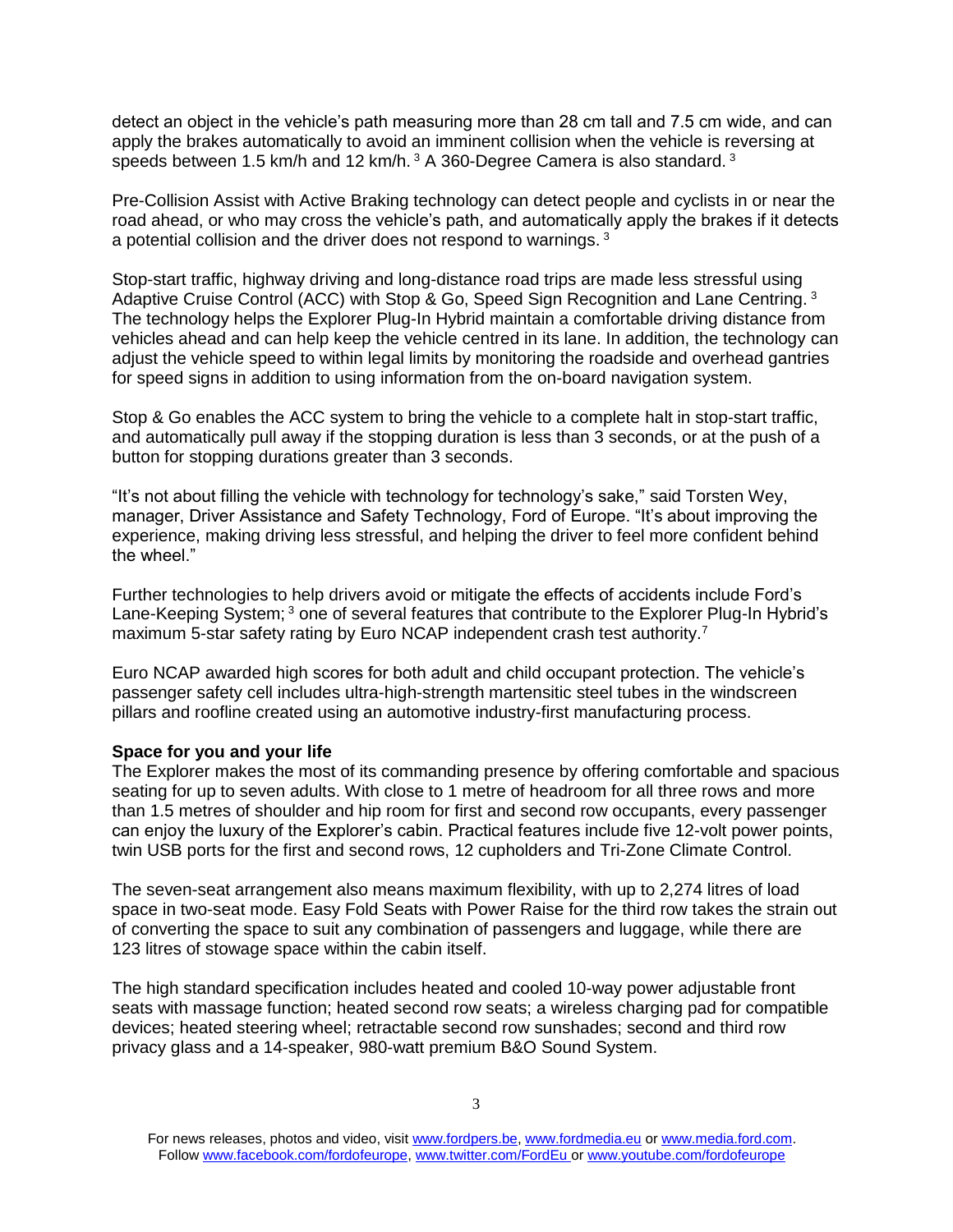FordPass Connect modem technology also features as standard, enabling customers to remotely control a selection of vehicle features from any location with a mobile data signal using the FordPass mobile app,<sup>8</sup> including Door Lock Unlock, Remote Start,<sup>9</sup> Vehicle Locator, and Vehicle Status for checking fuel levels, alarm status, tyre pressures, oil life and more.

The FordPass app also delivers new features to make the electrified vehicle ownership experience even more rewarding for Explorer customers, including the ability to monitor battery charge levels, charging station finder, trip and charge logs, and features designed to help drivers to get the most out of their charging by pre-setting charge times for their vehicle to best utilise electricity tariffs, set their desired charge levels and be notified of any charge levels reached.

The 10.1-inch portrait mounted central touchscreen – standard on both Platinum and ST-Line variants – enables navigation maps to fill the entire screen for easy viewing or split the space with audio information. The screen uses capacitive glass comparable to that used in smartphones and tablets, providing a quicker, more responsive interaction with the SYNC 3 communications and entertainment system.<sup>10</sup>

## **Distinctive character**

The Explorer Plug-In Hybrid Platinum and ST-Line variants deliver distinctive takes on the SUV's assertive exterior and contemporary interior design.

Standard 20-inch alloy wheels feature a black machined finish for ST-Line models and tarnished dark machined finish for Platinum models.

ST-Line models also feature a gloss black finish one-piece grille, and high gloss black for the roof rails tailgate applique and door claddings. The interior features red accent stitching for seats, floor mats and sporty flat-bottom steering wheel, as well as carbon fibre-effect appliques for the instrument panel.

Platinum models feature a satin finish one-piece grille, and satin finish for the roof rails tailgate applique and door claddings. The interior adds real wood appliques for the instrument panel.

"Massive charisma and unprecedented road presence come as standard with our all-new Explorer Plug-In Hybrid," Matthias Tonn said. "With distinctive ST-Line and Platinum variants available, customers can find the right option to suit their personality."

## # # #

<sup>1</sup>Max towing varies based on cargo, vehicle configuration, accessories and number of passengers.

<sup>2</sup> The declared fuel/energy consumptions,  $CO<sub>2</sub>$ -emissions and electric range are determined according to the technical requirements and specifications of the European Regulations (EC) 715/2007 and (EU) 2017/1151 as last amended. Light Duty Vehicle type-approved using the World Harmonised Light Vehicle Test Procedure (WLTP) will have fuel/energy consumption and  $CO_2$ -emission information for New European Drive Cycle (NEDC) and WLTP. WLTP will fully replace the NEDC latest by the end of the year 2020. The applied standard test procedures enable comparison between different vehicle types and different manufacturers. During NEDC phase-out, WLTP fuel consumption and  $CO<sub>2</sub>$  emissions are being correlated back to NEDC. There will be some variance to the previous fuel economy and emissions as